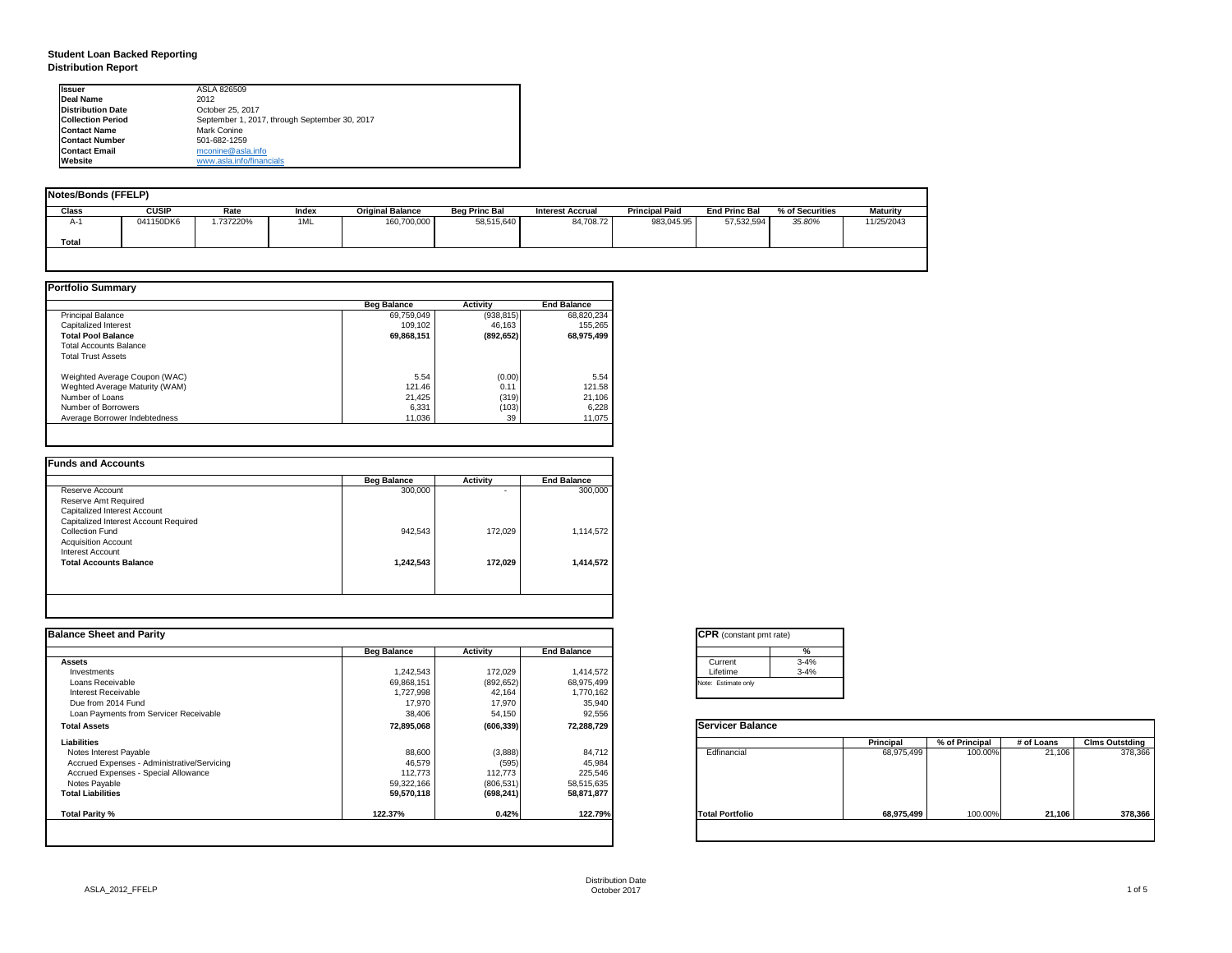## **Student Loan Backed Reporting Distribution Report**

### **Delinquency Status**

|                           | # of Loans       |               | <b>Principal</b> |               | % of Principal   |               | <b>WAC</b>       |               | <b>WARM</b>      |               |
|---------------------------|------------------|---------------|------------------|---------------|------------------|---------------|------------------|---------------|------------------|---------------|
|                           | <b>Beginning</b> | <b>Ending</b> | <b>Beginning</b> | <b>Ending</b> | <b>Beginning</b> | <b>Ending</b> | <b>Beginning</b> | <b>Ending</b> | <b>Beginning</b> | <b>Ending</b> |
| In School                 | 87               | 88            | 320,720          | 299,920       | 0.46%            | 0.43%         | 5.77             | 5.78          | 119.35           | 119.31        |
| Grace                     | 44               | 40            | 131,765          | 141,566       | 0.19%            | 0.21%         | 5.37             | 5.30          | 118.38           | 119.21        |
| Repayment                 |                  |               |                  |               |                  |               |                  |               |                  |               |
| Current                   | 15,028           | 13,201        | 46,510,374       | 39,572,152    | 66.57%           | 57.37%        | 5.66             | 5.64          | 126.72           | 127.98        |
| 31-60 Days Delinquent     | 432              | 1,715         | 1,572,929        | 6,890,761     | 2.25%            | 9.99%         | 5.67             | 5.70          | 130.57           | 119.92        |
| 61-90 Days Delinquent     | 294              | 269           | 1,042,516        | 967,253       | 1.49%            | 1.40%         | 5.73             | 5.67          | 110.55           | 126.25        |
| 91-120 Days Delingent     | 245              | 208           | 838,905          | 760,485       | 1.20%            | 1.10%         | 5.71             | 5.64          | 122.81           | 117.70        |
| 121-180 Days Delinquent   | 276              | 301           | 1,019,790        | 1,053,535     | 1.46%            | 1.53%         | 5.72             | 5.67          | 122.38           | 113.08        |
| 181-270 Days Delinquent   | 240              | 236           | 943,753          | 918,112       | 1.35%            | 1.33%         | 5.77             | 5.61          | 110.58           | 129.14        |
| 271+ Days Delinquent      | 95               | 113           | 334,479          | 348,351       | 0.48%            | 0.51%         | 5.92             | 5.96          | 101.14           | 109.41        |
| <b>Total Repayment</b>    | 16,610           | 16,043        | 52,262,745       | 50,510,648    | 74.80%           | 73.23%        | 5.66             | 5.65          | 125.91           | 126.27        |
| Forbearance               | 2,310            | 2,366         | 8,936,703        | 9,114,995     | 12.79%           | 13.21%        | 5.60             | 5.68          | 120.91           | 120.90        |
| Deferment                 | 2,272            | 2,467         | 7,916,216        | 8,550,161     | 11.33%           | 12.40%        | 5.70             | 5.70          | 116.60           | 116.96        |
| <b>Claims in Progress</b> | 102              | 102           | 300,003          | 358,209       | 0.43%            | 0.52%         | 5.73             | 5.99          | 117.50           | 113.21        |
| <b>Claims Denied</b>      |                  |               |                  |               |                  |               |                  |               |                  |               |
| <b>Total Portfolio</b>    | 21,425           | 21,106        | 69,868,151       | 68,975,499    | 100%             | 100%          | 5.66             | 5.66          | 124.14           | 124.30        |

|                                     | # of Loans       |               | <b>Principal</b> |            | % of Principal   |               | <b>WAC</b>       |        | <b>WARM</b>      |               |
|-------------------------------------|------------------|---------------|------------------|------------|------------------|---------------|------------------|--------|------------------|---------------|
|                                     | <b>Beginning</b> | <b>Ending</b> | <b>Beginning</b> | Ending     | <b>Beginning</b> | <b>Ending</b> | <b>Beginning</b> | Ending | <b>Beginning</b> | <b>Ending</b> |
| Current                             | 15,028           | 13,201        | 46,510,374       | 39,572,152 | 88.99%           | 78.34%        | 5.66             | 5.64   | 126.72           | 127.98        |
| 31-60 Days Delinquent               | 432              | 1,715         | 1,572,929        | 6,890,761  | 3.01%            | 13.64%        | 5.67             | 5.70   | 130.57           | 119.92        |
| 61-90 Days Delinquent               | 294              | 269           | 1,042,516        | 967,253    | 1.99%            | 1.91%         | 5.73             | 5.67   | 110.55           | 126.25        |
| 91-120 Days Delingent               | 245              | 208           | 838,905          | 760,485    | 1.61%            | 1.51%         | 5.71             | 5.64   | 122.81           | 117.70        |
| 121-180 Days Delinquent             | 276              | 301           | 1,019,790        | 1,053,535  | 1.95%            | 2.09%         | 5.72             | 5.67   | 122.38           | 113.08        |
| 181-270 Days Delinquent             | 240              | 236           | 943,753          | 918,112    | 1.81%            | 1.82%         | 5.77             | 5.61   | 110.58           | 129.14        |
| 271+ Days Delinquent                |                  | 113           | 334,479          | 348,351    | 0.64%            | 0.69%         | 5.92             | 5.96   | 101.14           | 109.41        |
| <b>Total Portfolio in Repayment</b> | 16,610           | 16,043        | 52,262,745       | 50,510,648 | 100.00%          | 100.00%       | 5.66             | 5.65   | 125.91           | 126.27        |

| <b>Portfolio by Loan Type</b>           |                  |               |                  |               |                  |               |                  |               |                  |               |
|-----------------------------------------|------------------|---------------|------------------|---------------|------------------|---------------|------------------|---------------|------------------|---------------|
|                                         | # of Loans       |               | <b>Principal</b> |               | % of Principal   |               | <b>WAC</b>       |               | <b>WARM</b>      |               |
|                                         | <b>Beginning</b> | <b>Ending</b> | <b>Beginning</b> | <b>Ending</b> | <b>Beginning</b> | <b>Ending</b> | <b>Beginning</b> | <b>Ending</b> | <b>Beginning</b> | <b>Ending</b> |
| <b>Subsidized Consolidation Loans</b>   |                  |               |                  |               |                  |               |                  |               |                  |               |
| <b>Unsubsidized Consolidation Loans</b> |                  |               |                  |               |                  |               |                  |               |                  |               |
| <b>Subsidized Stafford Loans</b>        | 12,051           | 11,883        | 31,776,324       | 31,386,361    | 45.48%           | 45.50%        | 5.53             | 5.53          | 117.36           | 117.36        |
| <b>Unsubsidized Stafford Loans</b>      | 8,949            | 8,814         | 36,164,513       | 35,698,334    | 51.76%           | 51.76%        | 5.65             | 5.65          | 130.99           | 131.26        |
| <b>PLUS/GradPLUS Loans</b>              | 425              | 409           | 1,927,314        | 1,890,804     | 2.76%            | 2.74%         | 8.09             | 8.08          | 107.24           | 108.01        |
| <b>SLS Loans</b>                        |                  |               |                  |               |                  |               |                  |               |                  |               |
| <b>Total Portfolio</b>                  | 21,425           | 21,106        | 69,868,151       | 68,975,499    | 100.00%          | 100.00%       | 5.66             | 5.66          | 124.14           | 124.30        |

|                                            |                  | # of Loans    |                  | <b>Principal</b> | % of Principal   |               | <b>WAC</b>       |               | <b>WARM</b>      |               |
|--------------------------------------------|------------------|---------------|------------------|------------------|------------------|---------------|------------------|---------------|------------------|---------------|
|                                            | <b>Beginning</b> | <b>Ending</b> | <b>Beginning</b> | Ending           | <b>Beginning</b> | <b>Ending</b> | <b>Beginning</b> | <b>Ending</b> | <b>Beginning</b> | <b>Ending</b> |
| Graduate / 4-Year Loans                    | 16,608           | 16,349        | 56,127,444       | 55,377,590       | 80.33%           | 80.29%        | 5.65             | 5.66          | 124.47           | 124.70        |
| 2-Year Loans                               | 4,437            | 4,391         | 12,832,374       | 12,738,152       | 18.37%           | 18.47%        | 5.69             | 5.69          | 123.44           | 123.26        |
| Proprietary / Technical / Vocational Loans | 380              | 366           | 908,333          | 859,756          | 1.30%            | 1.25%         | 5.72             | 5.69          | 113.20           | 113.51        |
| Unknown (Consolidation) Loans              |                  |               |                  |                  |                  |               |                  |               |                  |               |
| <b>Other Loans</b>                         |                  |               |                  |                  |                  |               |                  |               |                  |               |
| <b>Total Portfolio</b>                     | 21,425           | 21,106        | 69,868,151       | 68,975,499       | 100%             | 100%          | 5.66             | 5.66          | 124.14           | 124.30        |

|                        | # of Loans       | <b>Principal</b> |                  | % of Principal |                  |               |
|------------------------|------------------|------------------|------------------|----------------|------------------|---------------|
|                        | <b>Beginning</b> | <b>Ending</b>    | <b>Beginning</b> | <b>Ending</b>  | <b>Beginning</b> | <b>Ending</b> |
| <b>Fixed Loans</b>     | 12,632           | 12,450           | 46,408,220       | 45,861,915     | 66.42%           | 66.49%        |
| Variable Loans         | 8,793            | 8,656            | 23,459,931       | 23,113,584     | 33.58%           | 33.51%        |
| T-Bill Loans           | 8,793            | 8,656            | 23,459,931       | 23,113,584     | 33.58%           | 33.51%        |
| <b>CMT Loans</b>       |                  |                  |                  |                |                  |               |
| <b>Total Portfolio</b> | 21,425           | 21,106           | 69,868,151       | 68,975,499     | 100.00%          | 100.00%       |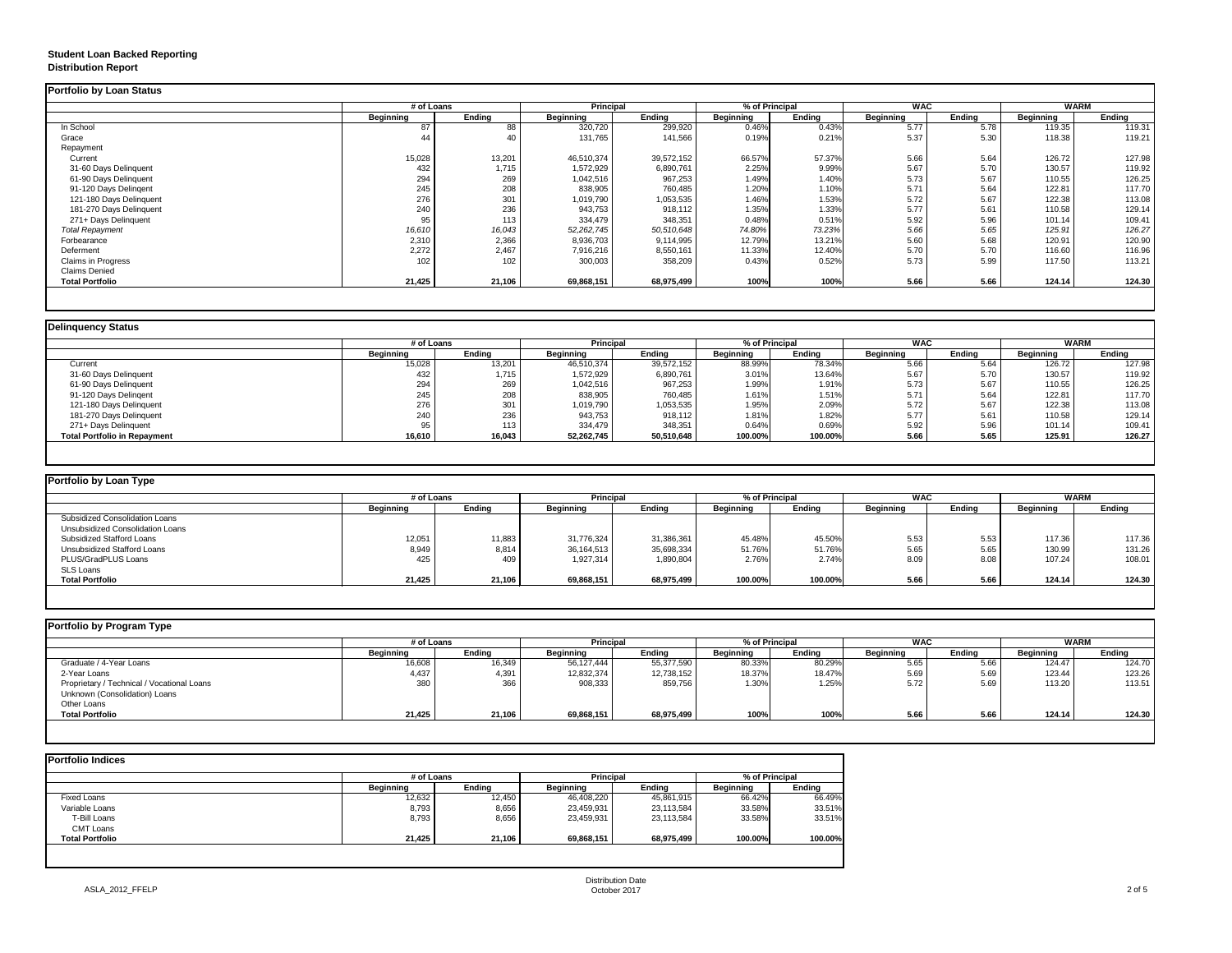**Distribution Date** October 25, 2017<br>**Collection Period** September 1, 2017, through September 1, 2017, through September 1, 2017, through September 25, 2017 September 1, 2017, through September 30, 2017

## **Collection Activity**

| <b>Collection Account</b>                                                                    | as of 9/30/2017 |
|----------------------------------------------------------------------------------------------|-----------------|
| Beginning Balance - September 1, 2017                                                        | 942,543         |
| <b>Collection Amount Received</b>                                                            | 1,113,749       |
| <b>Recoveries</b>                                                                            |                 |
| Reserve Account                                                                              |                 |
| <b>Excess of Required Reserve Account</b>                                                    | 166             |
| Interest on Investment Earnings                                                              | 657             |
| Capitalized Interest Account (after a stepdown or release date)                              |                 |
| <b>Acquisition Account</b>                                                                   |                 |
| Payments from Guarantor                                                                      |                 |
| Transfer from 2010 Collection Fund for correction of error                                   |                 |
| <b>Required Repurchases</b>                                                                  |                 |
| Special Allowance Payable to Department of Education                                         |                 |
| <b>Consolidation Rebate Fees</b>                                                             |                 |
| Rating Agency Surveillance Fees                                                              |                 |
| Principal payments, interest payments, administration fees, servicing fees, and trustee fees | (942, 543)      |
| <b>Other Amounts Received in Collection</b>                                                  |                 |
| <b>Total Available Funds</b>                                                                 | 1,114,572       |

| <b>Fees Due for Current Period</b>                                          | as of 9/30/2017 |
|-----------------------------------------------------------------------------|-----------------|
| <b>Indenture Trustee Fees</b>                                               | 833.33          |
| <b>Servicing Fees</b>                                                       | 40,236          |
| <b>Administration Fees</b>                                                  | 5,748           |
| Late Fees                                                                   |                 |
| <b>Other Fees</b>                                                           |                 |
| <b>Total Fees</b>                                                           | 46,817.33       |
|                                                                             |                 |
| <b>Cumulative Default Rate</b>                                              | as of 9/30/2017 |
| Current Period Defaults (\$)                                                | 222,795.72      |
| Cumulative Defaults (\$)                                                    | 35,538,916.12   |
| Cumulative Default (% of original pool balance)                             | 22.14%          |
| Cumulative Default (% of cumulative entered repayment balance) <sup>a</sup> | 51.86%          |
| Current Period Payments (Recoveries) from Guarantor (\$)                    | 165,599.47      |
| Current Period Borrower Recoveries (\$)                                     | n/a             |

Cumulative Recoveries (\$) b **\$ 33,400,358.56**

**Cumulative Recovery Rate (%)** 93.98% **Cumulative Net Loss Rate (%) 1.33%**

**Servicer Reject Rate (FFELP) (%)**

**Cumulative Servicer Reject Rate (FFELP) (%)** *a) Repayment balance includes all repayment loans with the exception of balances in claim status*

*b) Cumulative Recoveries includes 97% of claims in progress balances*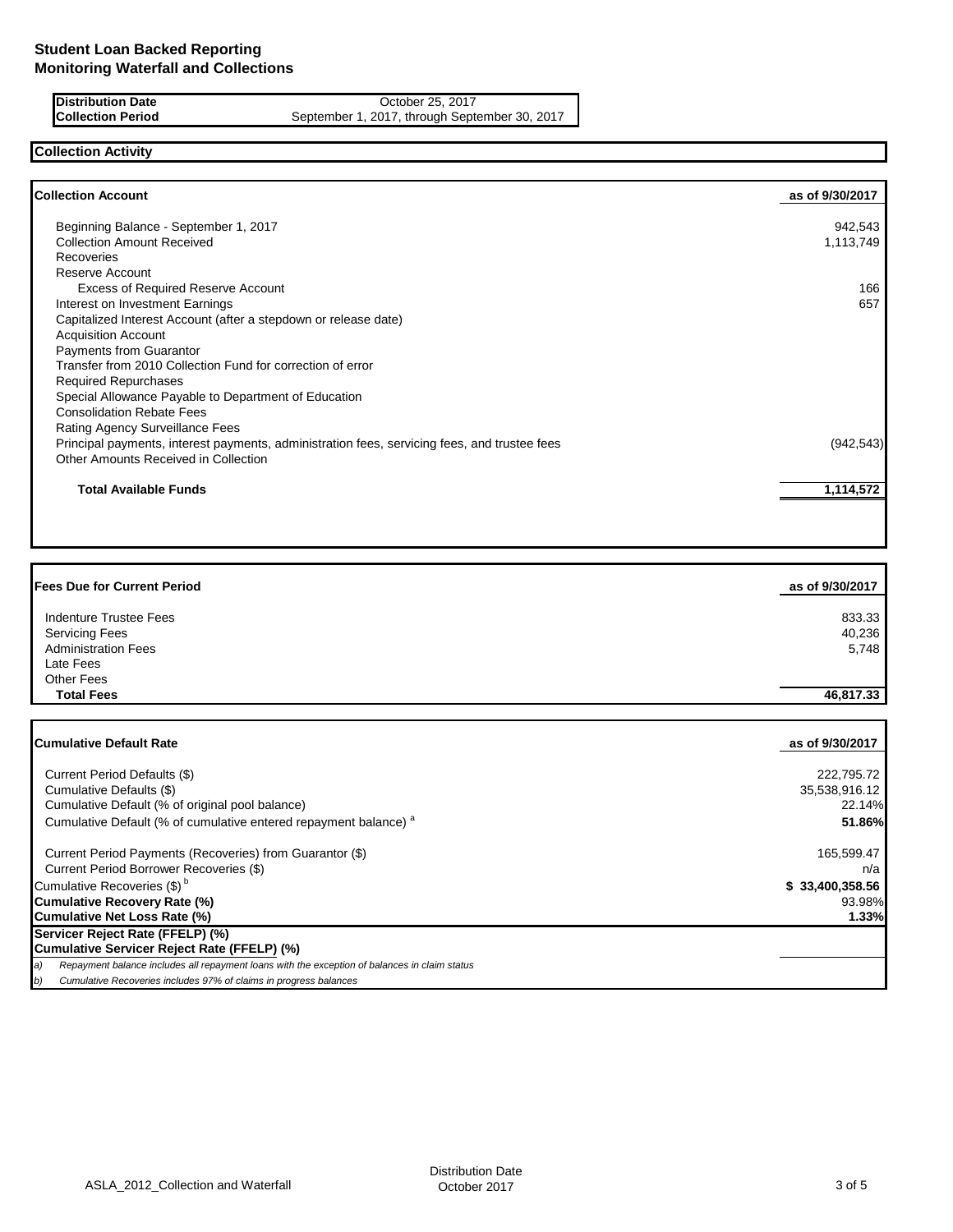# **Waterfall Activity**

| <b>Waterfall for Distribution</b>                                                         | <b>Amount Due</b> | <b>Amount Remaining</b> |
|-------------------------------------------------------------------------------------------|-------------------|-------------------------|
| <b>Total Available Funds</b>                                                              |                   | 1,114,572               |
| First: Payments under any Joint Sharing Agreement                                         |                   |                         |
| <b>Second: Trustee Fees</b>                                                               | 833.33            | 1,113,738.45            |
| Third: Servicing Fees and Backup Servicing Fees                                           | 40,236            | 1,073,502.45            |
| <b>Fourth: Administration Fees</b>                                                        | 5,748             | 1,067,754.45            |
| <b>Fifth: Noteholder Interest</b>                                                         | 84,708.72         | 983,045.73              |
| Sixth: Reinstate the balance of the Reserve Fund up to the Specified Reserve Fund Balance |                   |                         |
| Seventh: Noteholder Principal, until paid in full                                         | 983,045.95        | (0)                     |
|                                                                                           |                   |                         |
|                                                                                           |                   |                         |

| <b>Principal and Interest Distributions</b> | Class A-1    |
|---------------------------------------------|--------------|
|                                             |              |
| Monthly Interest Due                        | 84,708.72    |
| Monthly Interest Paid                       | 84,708.72    |
| Interest Shortfall                          |              |
| Interest Carryover Due                      |              |
| Interest Carryover Paid                     |              |
| <b>Interest Carryover</b>                   |              |
| Monthly Principal Distribution Amount       | 983,045.95   |
| Monthly Principal Paid                      | 983,045.95   |
| Shortfall                                   |              |
| <b>Total Distribution Amount</b>            | 1,067,754.67 |
|                                             |              |

1